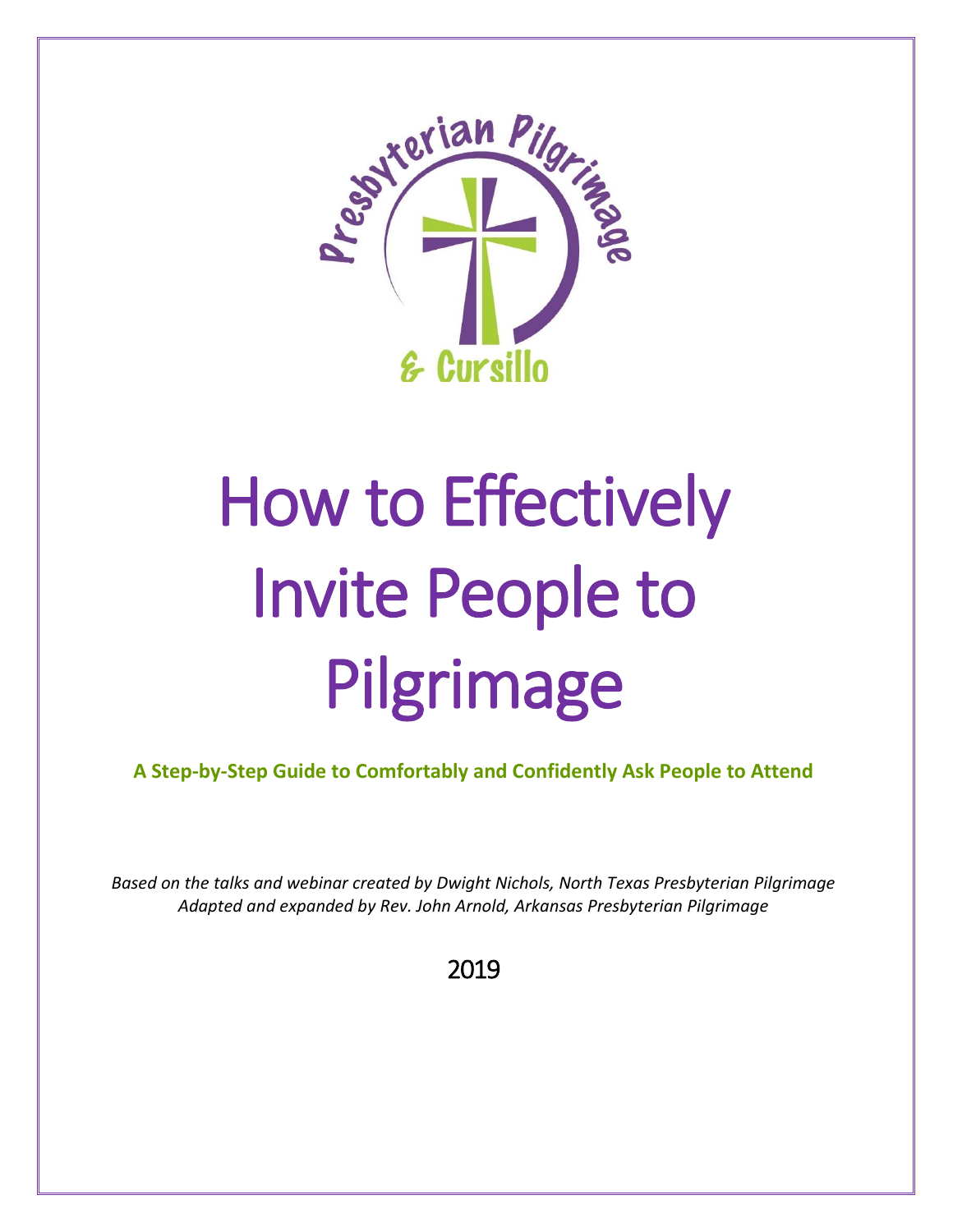# How to Effectively Invite People to Pilgrimage

## **Introduction**

Who are the people you just KNOW would benefit from going to their own Pilgrimage weekend? Do you feel uncertain about how to invite them effectively? Or, have you invited someone repeatedly and been unsuccessful?

If so, then this guide is for you. What you are about to learn will likely upend your assumptions about inviting new Pilgrims.

Most of us think that inviting goes something like this: "Hey, you should go on a Pilgrimage weekend. You'll love it!" and then hand the person a brochure with all the details or direct them to the website. When all of our joy, enthusiasm, and encouragement doesn't translate into someone saying "yes," it can be frustrating and discouraging.

This guide is designed to be a workbook offering step-by-step instructions to immediately implement the principles of effectively inviting someone. Simple exercises will equip you to comfortably and confidently be the critical missing link between a potential Pilgrim and a new member of 4<sup>th</sup> Day. Plus, an easy-to-follow eight step checklist will help you quickly implement what you learn.

So, are you ready to successfully invite those people you thought of? Then keep reading.

# Why Most Communities Fail at Recruitment

#### The Problem – "Field of Dreams" Invitations

God calls people through us. That's why "invite" is the operative word in the title of this workbook. Communities with a "Field of Dreams" approach, a.k.a. "have the weekend and they will come," are doomed to dwindling attendance and ultimate extinction. We must be deliberate and intentional in inviting people to a Pilgrimage weekend to be successful at it.

Scattershot approaches of distributing brochures, bulletin inserts, and newsletter announcements are doomed to fail without a strategy for personally inviting people. To understand this, it helps to understand some fundamentals of marketing. Then you won't unwittingly misuse the strategies you are going to learn and be left wondering why.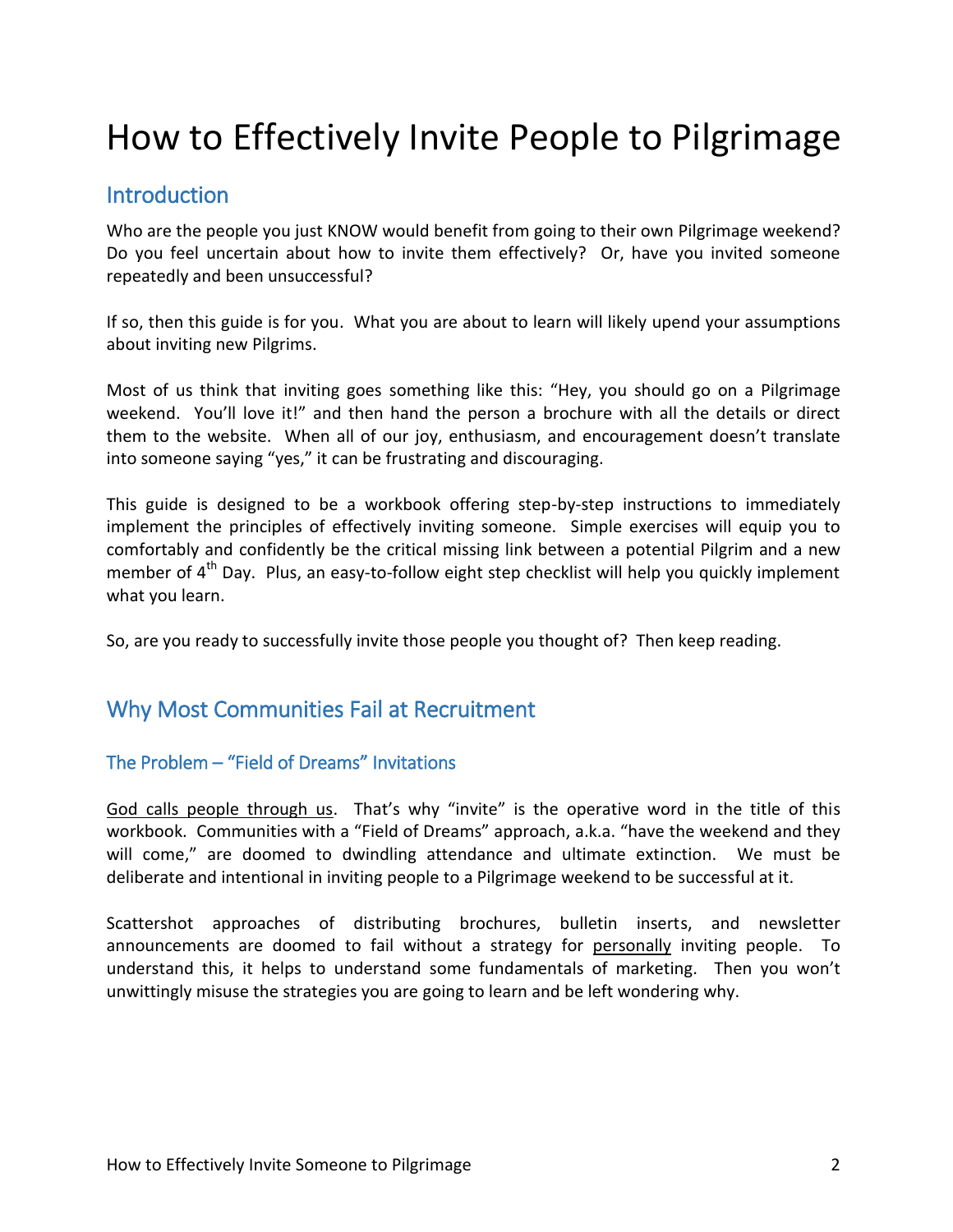#### Critical Marketing Principles

Yes, "marketing." Do you have an aversion to that term? If so, you aren't alone. Many people, particularly in the church, cringe at the word. Perhaps, it's because "marketing" sounds so secular and we don't like to think of our churches as businesses. That said, you are invited to let go of any prejudice around that word and consider marketing in its most basic sense.

Marketing is the process of effectively offering someone what you have of value so that they act on the offer. In business, marketing is offering a product and the act is purchasing. In the Pilgrimage community, you are offering a weekend of spiritual renewal and the act you seek is attendance.

Most of us are not good at this, mainly because we don't understand the process most people must go through to say "Yes" and attend. We assume (hope?) all we have to do is tell people an event is happening, and they will flock to it. Unfortunately, invitations don't work that way. Why?

#### Stages of Readiness

People must pass through several "Stages of Readiness" prior to taking action. These stages of readiness are:

- Awareness
- Interest
- Desire
- Action

Let's look at each in the context of someone deciding to attend a Pilgrimage weekend:

Awareness: The potential participant has to know the weekend exists. The scattershot approaches discussed earlier can communicate the particulars such as when and where the event is. Sometimes the name of the Moderator or a Spiritual Advisor is relevant, especially if the person you're inviting is familiar with them. In marketing these particulars are referred to as FEATURES. But making people aware is only the first stage. Most unsuccessful recruiting efforts start and end here.

**Interest:** Potential participants have to believe the weekend will be worth their time. You must capture their curiosity. You need to present the VALUE of the offer, so they THINK or FEEL that a renewal weekend might benefit them. Value can be removing a pain point and/or creating a gain. For example, "Attend a weekend and be renewed by being served and spiritually fed." Or, less generically, they may connect with your personal testimony about the weekend. Marketers refer to these interest-capturing devices as the BENEFITS.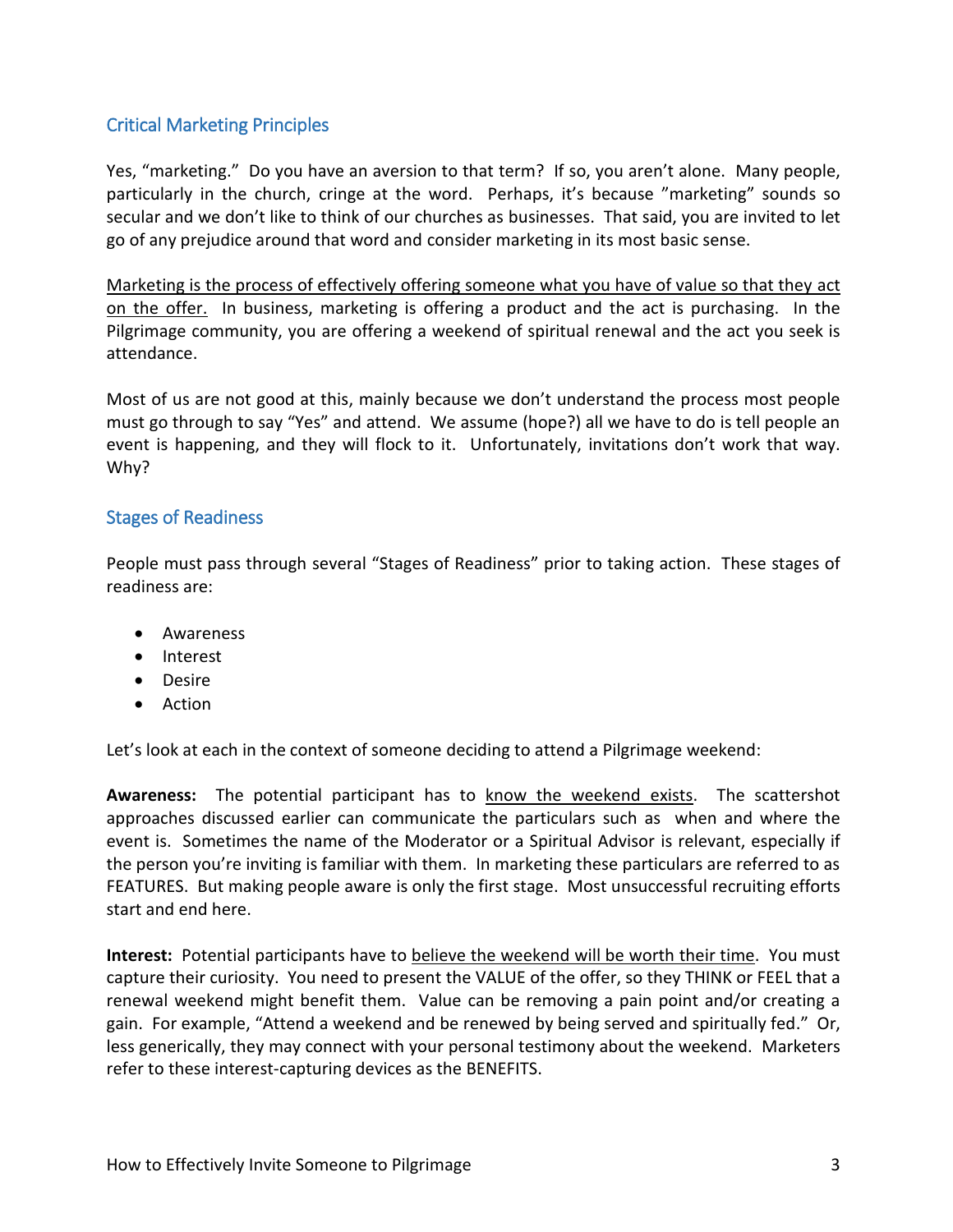**Desire:** Potential participants have to want to attend. You have to further connect with their NEED for the weekend and remove OBJECTIONS that may be holding them back. Desire sometimes won't be present until an event in their own lives heightens their sense of need.

**Action:** Potential participant have to respond positively. You need to ask for the "yes" by presenting a CALL TO ACTION such as, fill out this registration form, go to the website and register, or give me a few details and I can register you right now.

### The Solution: Need/Benefit Focused Invitation

Most communities' scattershot approaches usually start and end with features, so you can see it isn't realistic to expect action to result from features, skipping the stages in between. To successfully help someone navigate the stages of INTEREST and DESIRE, the need for a weekend must be interpreted through the perspective of a person's unique spiritual need. A brochure cannot identify and respond to someone's need. But, you can, and it is easier than you might think. You want to begin by considering the needs of people you know and how they may benefit.

#### Profiles of common spiritual needs

Following are a few "profiles" of people who may benefit significantly from a Pilgrimage weekend. Who comes to mind as you read these descriptions?

Weary Servants: Those who are constantly serving others, i.e. teachers, mothers, caregivers, the 20% of the people at church who do 80% of the work, etc. Think of what a renewing respite a weekend of being served could mean to them.

This person will BE SERVED.

Burdened: People who are either carrying their own sins or those of someone who has sinned against them. They may have feelings of unworthiness, guilt, shame, anger, etc. Think of how the weekend could enable them to become a new creation by leaving their burdens at the Cross.

This person may BE FREED.

Broken: Those mourning failed relationships, estrangement from family, health issues, death of a spouse or other family member, etc. NOTE: If someone is broken, whether through tragedy or intense loss, it is possible to invite them too soon. Consider this carefully before asking.

This person may BE HEALED.

Unemployed: A protracted job search or underemployment can cause people to question their worth, cause self-doubt, financial stress, etc. Think of how a break from their job search surrounded by unconditional love and acknowledgement could leave them knowing with certainty that there is a place for them in God's Kingdom. If scholarship monies available, there may be no better time to attend a weekend.

This person will receive ENCOURAGEMENT and may return RENEWED and CONFIDENT.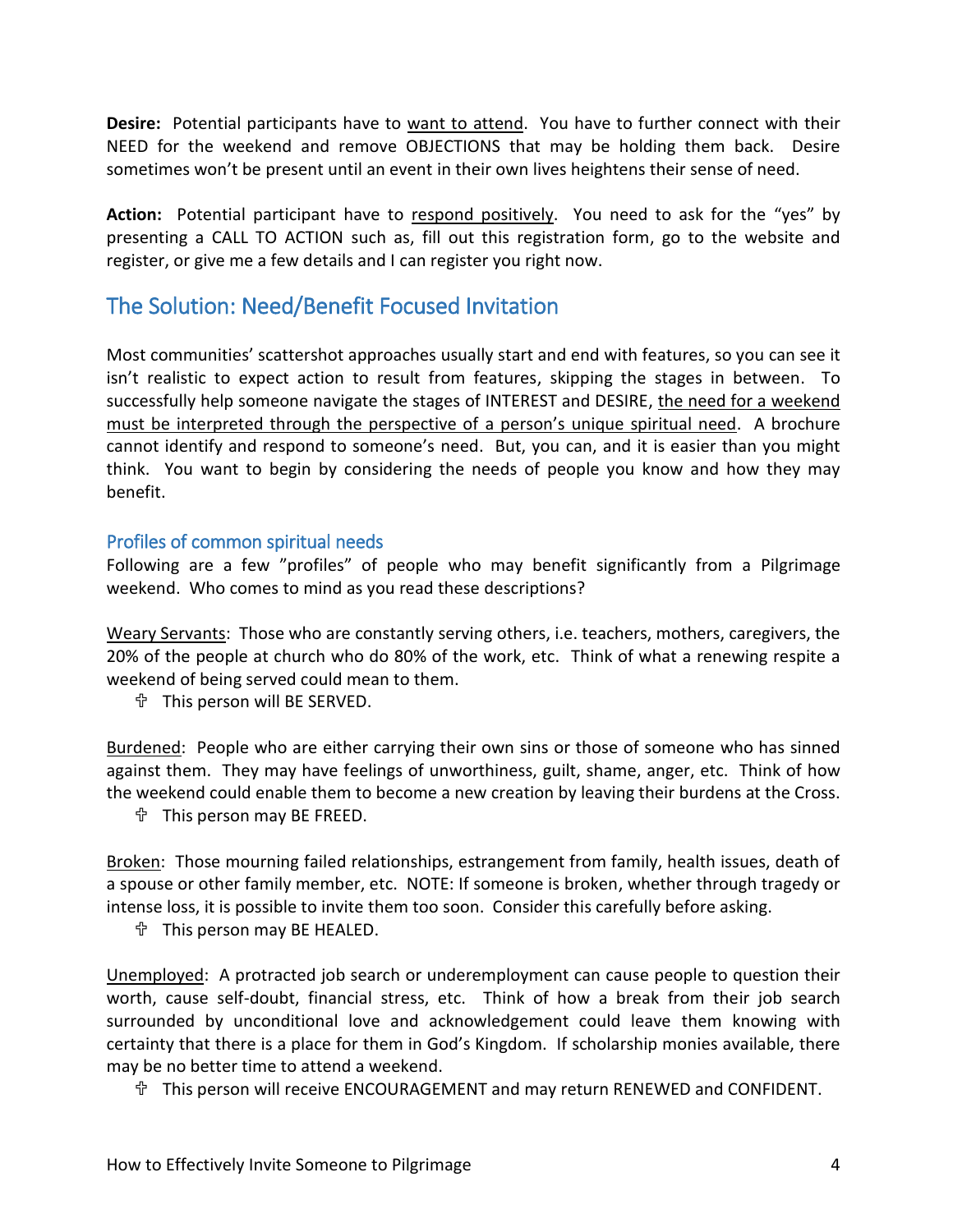In a Spiritual Rut: People in a spiritual rut may be going through the motions by attending church but otherwise walking in place on their faith journey. If you ask them what their plans are this year to enrich their spiritual life, they will not have an answer.

This person may BE INSPIRED to move forward on a purposeful faith journey.

New Church Members or others who are seeking deeper connections: These people may be eager to expand their group of Christian friends and to become part of a larger Christian community, or, they may be shy but craving connection.

These people will get exactly what they seek, FRIENDSHIP and CHRISTIAN COMMUNITY.

Church Leadership: Both ordained and lay persons. They are influential and lead their flocks and church families. The Pilgrimage experience and the communal nature of the  $4<sup>th</sup>$  Day is something that most denominational churches need in order to thrive (and even survive).

 These people will BE EQUIPPED by the experience with a new tool to energize their congregations and increase discipleship.

Whether a potential participant fits one of these spiritual need profiles or not, remember that the Holy Spirit, through Pilgrimage, has an uncanny way of meeting people where ever they are on their faith journey.

| Stage of<br><b>Readiness</b> | <b>Audience Need</b>                                    | <b>Marketer's Role</b>                                                                                                                                                        |  |
|------------------------------|---------------------------------------------------------|-------------------------------------------------------------------------------------------------------------------------------------------------------------------------------|--|
| Awareness                    | KNOW that the offer exists                              | Provide information about the FEATURES of<br>the offer (Printed material and<br>announcements are helpful.)                                                                   |  |
| Interest                     | BELIEVE the offer may be worth<br>the time/money/effort | Capture curiosity by presenting BENEFITS<br>(Sharing your testimonial is your greatest tool<br>for this stage.)                                                               |  |
| Desire                       | WANT the offer                                          | Connect with the NEED and remove<br><b>OBJECTIONS (Listening and "Profiling" is</b><br>essential at this stage. Anticipating questions<br>and providing answers is critical.) |  |
| Action                       | RESPOND to the offer                                    | Present a CALL TO ACTION (You can identify<br>this stage with some "trial closes.")                                                                                           |  |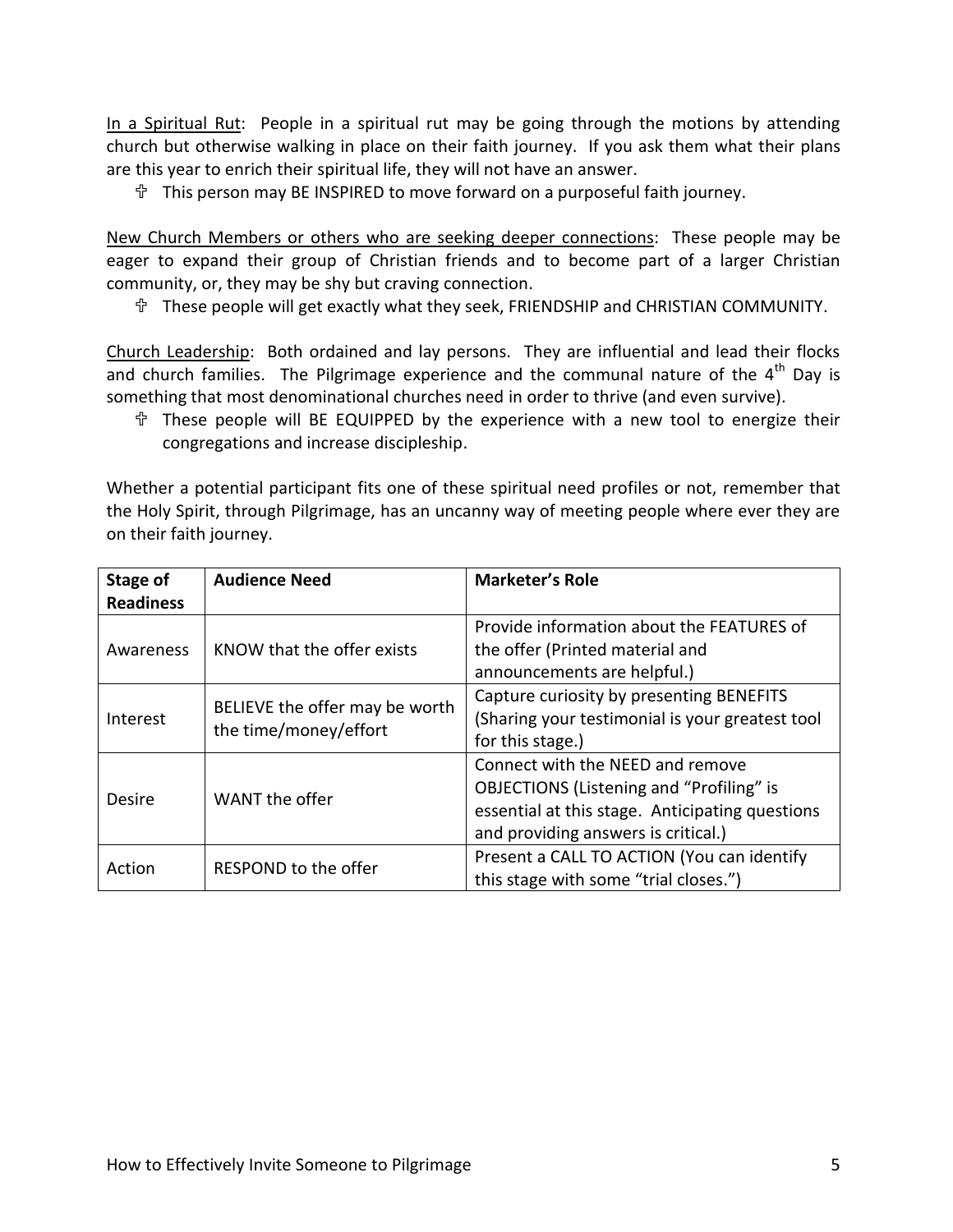# EXERCISE 1 – MAKE A LIST

ACTION STEP: Create a list of people who come to mind for you as having a spiritual need. Insert their names, description of what you believe their need may be, and how they might be feeling. Use more paper if necessary.

RECOMMENDED ACTION STEP: Do this exercise at the renewal group or church level. Meet to collate your lists and assign the "best person" to reach out to each potential participant. "Best" may be from a standpoint of the closest personal relationship, most common interests, who best understands the person's spiritual needs, or simply who is the most comfortable doing it.

Track the contacts made with potential participants and coordinate your efforts. While it often takes multiple touches for someone to say "yes" to Pilgrimage, too many overtures during the same recruiting push can quickly turn off an otherwise would-be Pilgrim. Make your lists accessible to all group members. Using a Google document or similar online tool can be helpful. Shared documents enable immediate access to the current status of anyone being invited.

Now that you know whom to invite, let's explore how to invite them.

# Your Most Powerful Asset – Your Testimony/Experience

Your testimony about what Pilgrimage did for your own spiritual journey is essential. It's the glue that may successfully wed the needs and desires of the potential participants with the offer of going. Keep in mind that your testimony is not theirs, so their experience may be different.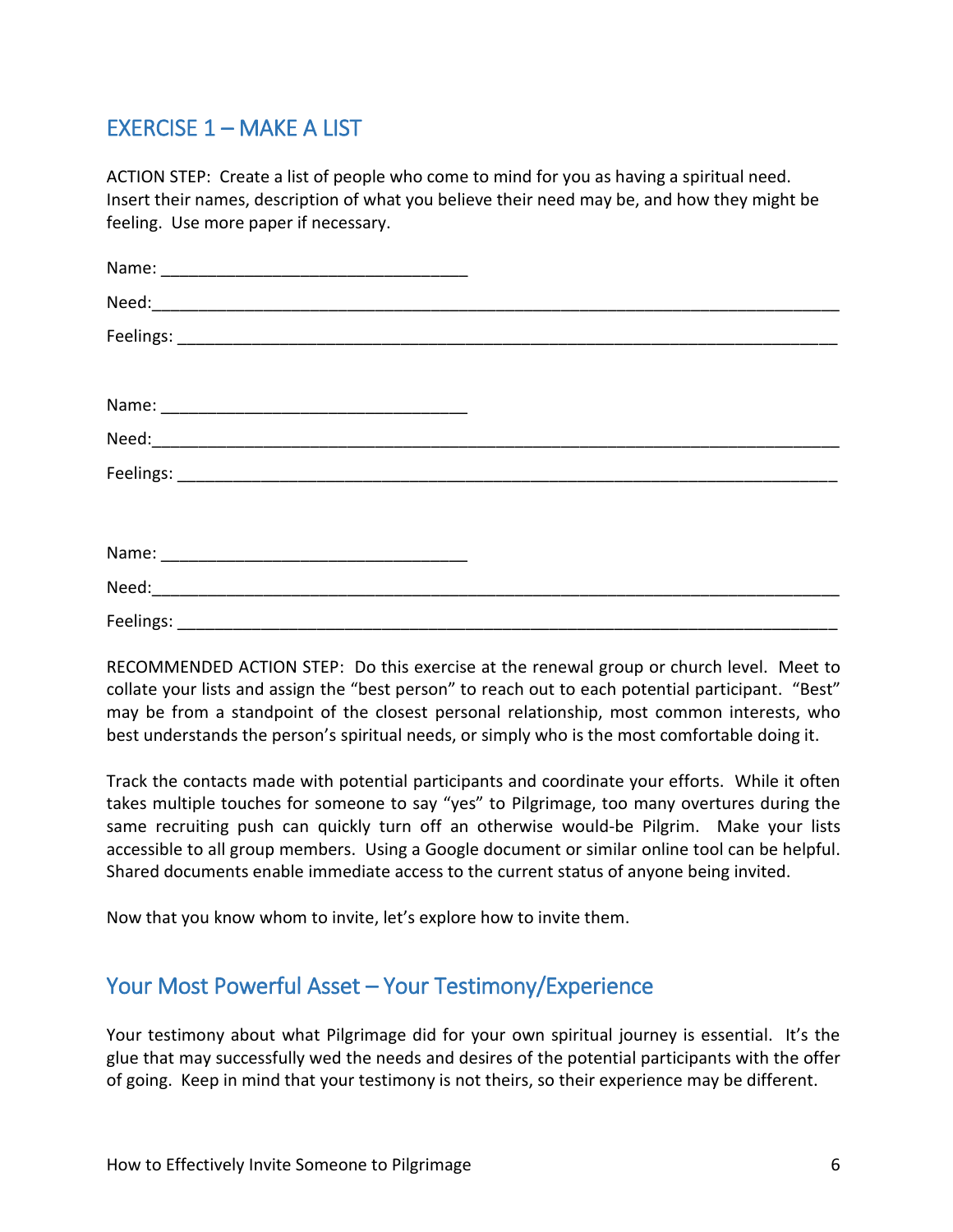You need to have your testimonial ready to share. Also, you need to be prepared to speak to the needs which the potential participants may feel as identified in the profiles. This is not as difficult as it may seem, but absolutely necessary.

NOTE: "Testimony" is a word that carries a lot of baggage for some people. Perhaps you have been witnessed to in a way that felt manipulative or contrived. No worries. Complete the exercise on the next page and you will have the essential elements you need to share your testimony/story in a conversational (not pushy or manipulative) manner. How to share your testimony comes after the exercise.

# EXERCISE #2 – RECONNECTING WITH YOUR TESTIMONY

**ACTION STEP:** Answer the questions below. You may want to use other paper so as not to limit your answers.

1. Describe the situation or problem you were dealing with prior to attending the Pilgrimage weekend, and/or describe what your faith was like prior to Pilgrimage.

\_\_\_\_\_\_\_\_\_\_\_\_\_\_\_\_\_\_\_\_\_\_\_\_\_\_\_\_\_\_\_\_\_\_\_\_\_\_\_\_\_\_\_\_\_\_\_\_\_\_\_\_\_\_\_\_\_\_\_\_\_\_\_\_\_\_\_\_\_\_\_\_

\_\_\_\_\_\_\_\_\_\_\_\_\_\_\_\_\_\_\_\_\_\_\_\_\_\_\_\_\_\_\_\_\_\_\_\_\_\_\_\_\_\_\_\_\_\_\_\_\_\_\_\_\_\_\_\_\_\_\_\_\_\_\_\_\_\_\_\_\_\_\_\_

\_\_\_\_\_\_\_\_\_\_\_\_\_\_\_\_\_\_\_\_\_\_\_\_\_\_\_\_\_\_\_\_\_\_\_\_\_\_\_\_\_\_\_\_\_\_\_\_\_\_\_\_\_\_\_\_\_\_\_\_\_\_\_\_\_\_\_\_\_\_\_\_

2. Describe how you felt. Did one of the seven profiles described earlier match your condition?

\_\_\_\_\_\_\_\_\_\_\_\_\_\_\_\_\_\_\_\_\_\_\_\_\_\_\_\_\_\_\_\_\_\_\_\_\_\_\_\_\_\_\_\_\_\_\_\_\_\_\_\_\_\_\_\_\_\_\_\_\_\_\_\_\_\_\_\_\_\_\_\_

\_\_\_\_\_\_\_\_\_\_\_\_\_\_\_\_\_\_\_\_\_\_\_\_\_\_\_\_\_\_\_\_\_\_\_\_\_\_\_\_\_\_\_\_\_\_\_\_\_\_\_\_\_\_\_\_\_\_\_\_\_\_\_\_\_\_\_\_\_\_\_\_

3. What did you learn or experience on the weekend that helped you improve your situation or faith? How did God touch your life?

\_\_\_\_\_\_\_\_\_\_\_\_\_\_\_\_\_\_\_\_\_\_\_\_\_\_\_\_\_\_\_\_\_\_\_\_\_\_\_\_\_\_\_\_\_\_\_\_\_\_\_\_\_\_\_\_\_\_\_\_\_\_\_\_\_\_\_\_\_\_\_\_

\_\_\_\_\_\_\_\_\_\_\_\_\_\_\_\_\_\_\_\_\_\_\_\_\_\_\_\_\_\_\_\_\_\_\_\_\_\_\_\_\_\_\_\_\_\_\_\_\_\_\_\_\_\_\_\_\_\_\_\_\_\_\_\_\_\_\_\_\_\_\_\_

4. How did your situation get better? What positive change did you experience in your situation or faith?

\_\_\_\_\_\_\_\_\_\_\_\_\_\_\_\_\_\_\_\_\_\_\_\_\_\_\_\_\_\_\_\_\_\_\_\_\_\_\_\_\_\_\_\_\_\_\_\_\_\_\_\_\_\_\_\_\_\_\_\_\_\_\_\_\_\_\_\_\_\_\_\_

\_\_\_\_\_\_\_\_\_\_\_\_\_\_\_\_\_\_\_\_\_\_\_\_\_\_\_\_\_\_\_\_\_\_\_\_\_\_\_\_\_\_\_\_\_\_\_\_\_\_\_\_\_\_\_\_\_\_\_\_\_\_\_\_\_\_\_\_\_\_\_\_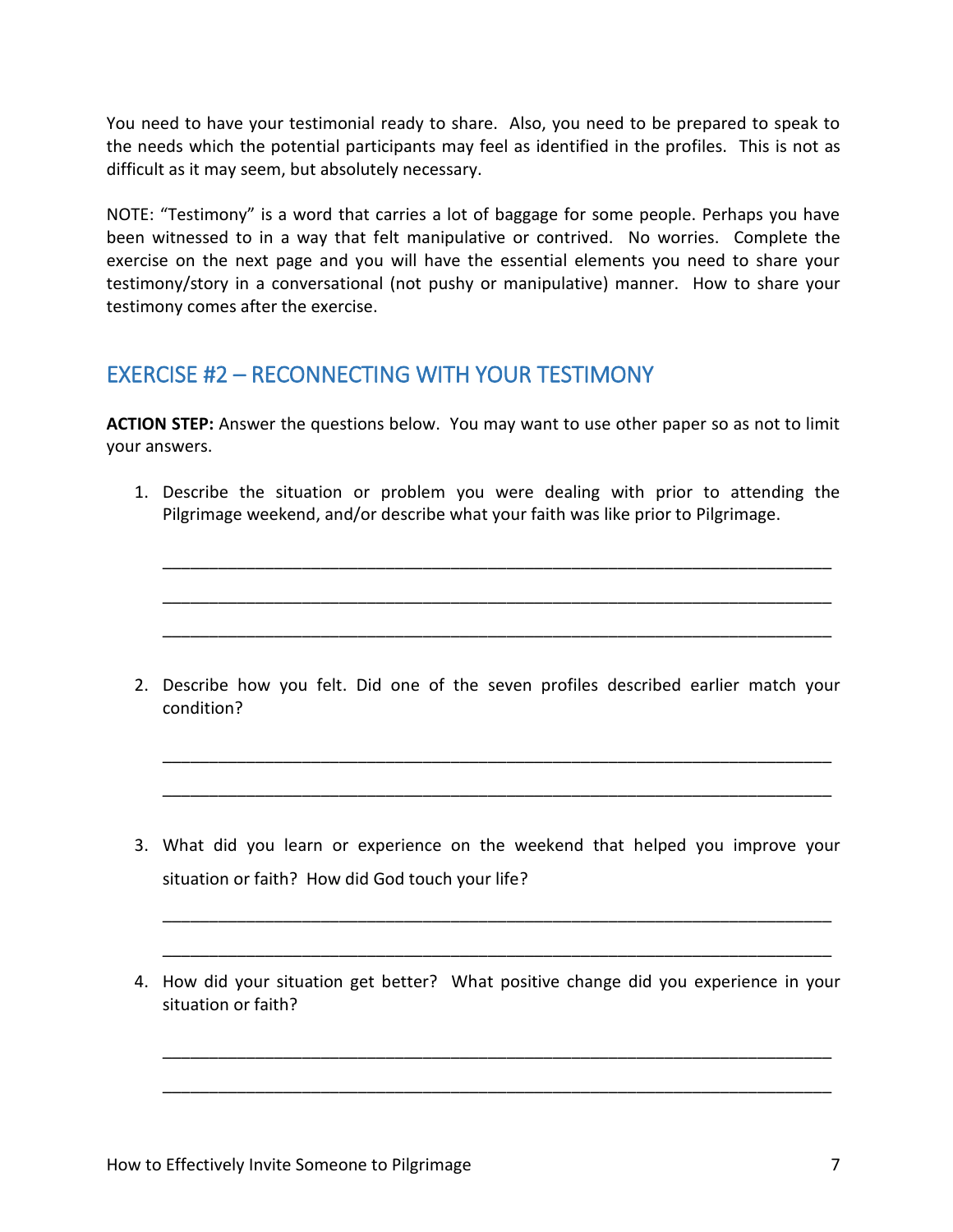5. How did you feel after this change?

Do you see the essential elements in the testimonial?

- Situation prior
- Feelings about it
- What I learned/experienced
- The change it created
- The new feelings

It's simple. When sharing your testimony, capturing and sharing the feelings are critically important. INTEREST and DESIRE, the middle stages of readiness, are moved more by feelings than facts or features. Furthermore, even if your situation does not directly resonate with someone else's need, the emotional journey may forge a connection.

\_\_\_\_\_\_\_\_\_\_\_\_\_\_\_\_\_\_\_\_\_\_\_\_\_\_\_\_\_\_\_\_\_\_\_\_\_\_\_\_\_\_\_\_\_\_\_\_\_\_\_\_\_\_\_\_\_\_\_\_\_\_\_\_\_\_\_\_\_\_\_\_

\_\_\_\_\_\_\_\_\_\_\_\_\_\_\_\_\_\_\_\_\_\_\_\_\_\_\_\_\_\_\_\_\_\_\_\_\_\_\_\_\_\_\_\_\_\_\_\_\_\_\_\_\_\_\_\_\_\_\_\_\_\_\_\_\_\_\_\_\_\_\_\_

For example, a weary church servant may be talking to an overwhelmed mom. She won't necessarily connect with your experience of being at a thousand meetings, but she will definitely connect with the feeling of being overwhelmed and worn out. Your story of finding renewal and energy or being served will readily connect. She can track the emotional journey and find herself in your story IF you are sure to include those feelings.

Are you ready to go invite? Yes. You have your list, your testimony, and maybe even a little excitement. You have everything you need, but before you extend any invitations, let's cover some nuts and bolts details.

# Taking it to the Street: Nine Rookie Mistakes and How to Avoid Them

#### Rookie Mistake #1: Referring to Pilgrimage as a "retreat"

#### • Solution: Speak in terms of a renewal weekend

Language is loaded, so, be intentional about what you say. Speak about Pilgrimage as a RENEWAL WEEKEND not a RETREAT. While Pilgrimage is a retreat-style event, that language is loaded for many people. They will likely immediately pigeonhole their impressions based on prior retreat experiences. This can drive decision-making. For example, they may think, "Well, I am already going on the women's retreat in March, I don't need this."

Also, "retreat" is intrinsically a feature word with no persuasive value. "Renewal," however, is a value word that in and of itself begins to speak to a need and the nature of the weekend.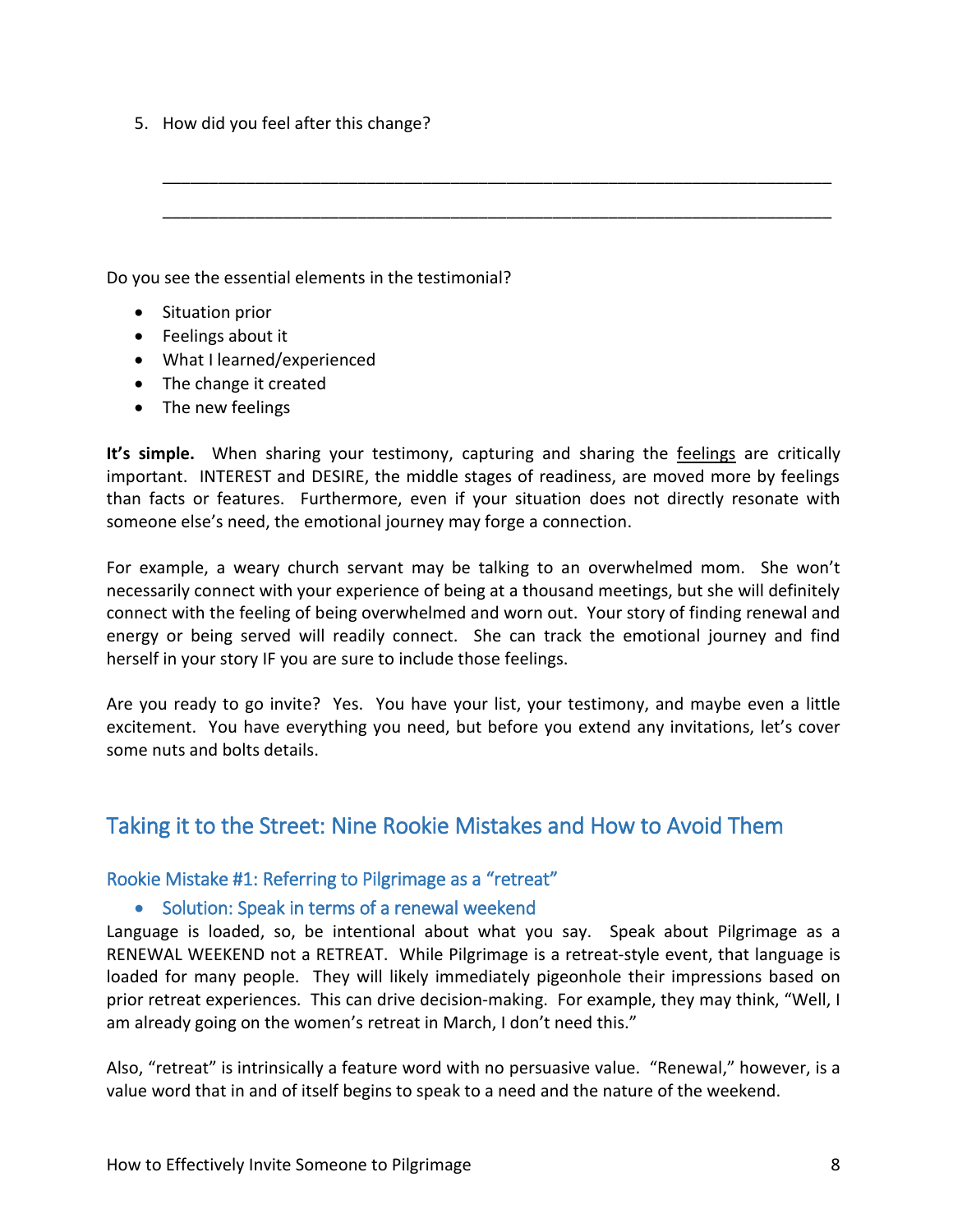#### Rookie Mistake #2: Starting too late

#### • Solution: Begin at least 60 days out

Begin your recruitment at least 60 days out. This may seem early, but many people fill their calendars weeks in advance or must request time off work far in advance. The longer you wait, the less available someone becomes.

Furthermore, there is every possibility you may need multiple conversations. Your first conversation may just get someone through the first stage or two of readiness, AWARENESS and INTEREST. A prospective Pilgrim might have to check schedules and get back with you.

Lastly, though you want to start early for Spring renewal weekends, wait until after January  $1^\text{st}$ . The holidays are too busy and filled with distractions for people to give your invitation the attention it requires. Similarly, for Fall weekends, wait until after Labor Day, if you can. NOTE: this requires CONSCIOUS SCHEDULING of the weekends by your community. Weekends in February or October will shorten this timeline and therefore limit your potential attendance.

#### Rookie Mistake #3: Inviting after church or in passing

#### • Solution: Schedule an uninterrupted time to talk

Coming up to someone after church and saying, "Hey, there is a Pilgrimage weekend coming up in April do you want to go?" is a bad idea. After church most people keep conversations short. They are likely already busy and thinking about lunch or whatever is next on their list.

Instead, request a time, saying, "I need to talk to you about something. When would be a good time to call?" Or ask if they might prefer to meet over coffee, lunch, etc. The key is to schedule a conversation that won't be rushed. You want time to share your testimony, answer questions, and listen for the needs or concerns that might be holding them back from going. For example, they may have a misimpression or wrong assumption that you can easily address, but only if you listen carefully.

#### Rookie Mistake #4: Leaving registration up to them to do later

#### • Solution: Help them personally through the registration process

Have the registration form loaded and pre-populated with their data as much as you are able, ready to submit the moment they say "Yes." Don't expect them to complete the form; do it for them. This might feel pushy to you, but it's actually quite the opposite.

If you pre-populate the form, once they say yes all you have to do is fill in a few blanks. Say something like, "Great. All I need to complete your registration is to ask a few simple questions. Do you have any allergies or special dietary needs? Do you…" Contrast that experience to leaving it in their hands and then having to repeatedly ask them, "Hey, have you registered yet?" Odds are that's what will happen if you don't help them actually complete their registration.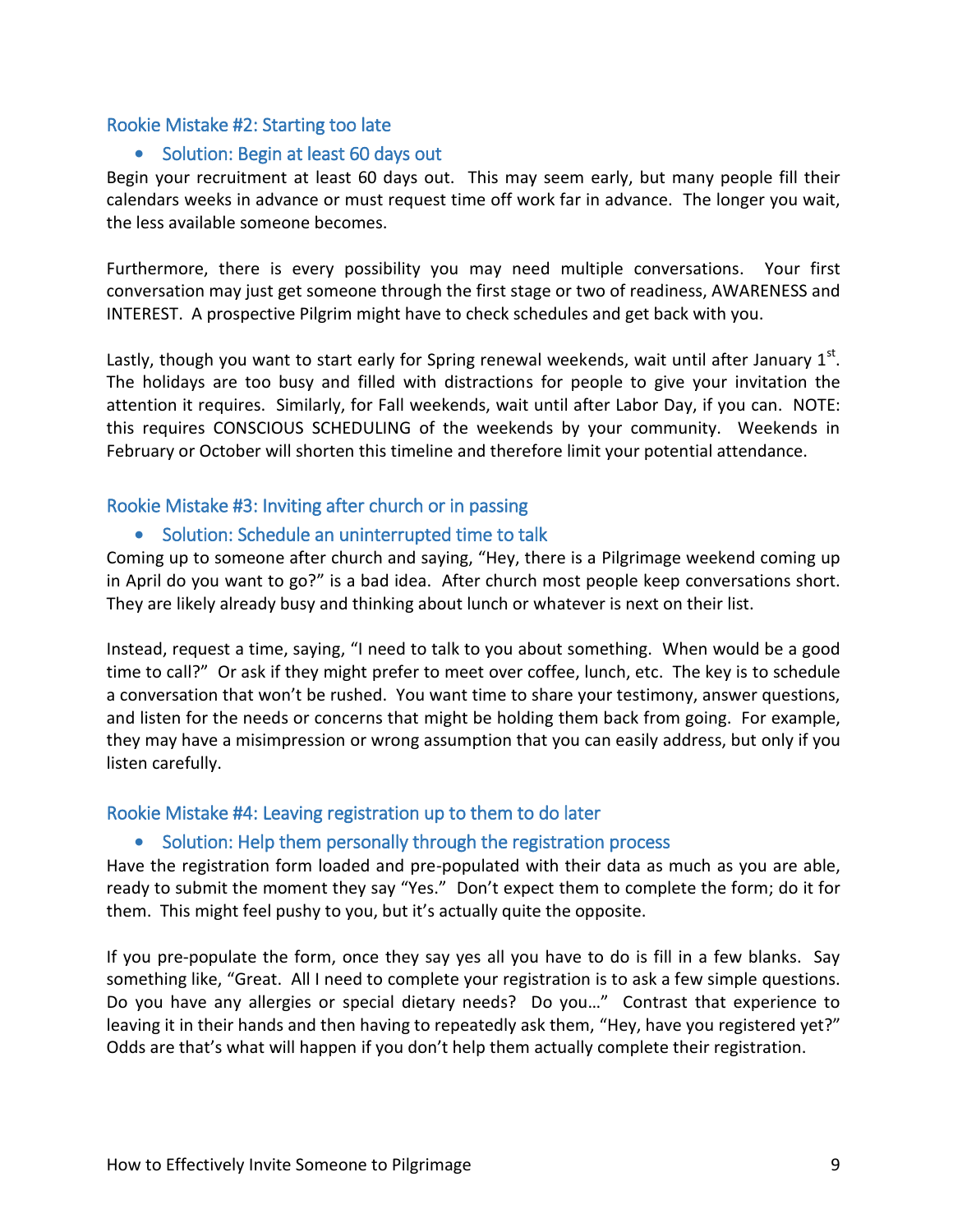Remember: Gather the data needed to complete the form BEFORE you make a call. You want it in hand, so when they say "yes" you are ready to register them as quickly and easily as possible.

#### Rookie Mistake #5: Focusing on features rather than benefits

#### • Solution: Lead with your testimony and focus on benefits

When you call lead with your testimony. The FEELING that the weekend could be valuable to them is what MOTIVATES them to eagerly want to attend, not how many days it is, where it's held, how much it costs, etc. Those factors are secondary in terms of their desire to attend or not. Again, be prepared to speak to any spiritual need you are aware of.

#### Rookie Mistake #6: Being secretive about what happens on the weekend

#### • Solution: Offer as much clarity as you can without giving away spoilers

Someone is almost sure to ask, "What's the weekend like?" or "What do you do?" One of the worst things you can do is to be evasive about what happens on the weekend. Don't answer questions with replies like, "I can't say, I don't want to spoil any of the surprises." Don't even hint at "hidden" or "surprise" elements. This immediately will make many people wary or uncomfortable.

Describe some specifics such as, "People start arriving on Thursday evening around 5 when we gather for a short reception. Then we head to dinner 6. We will have worship and communion each day. Also, we have talks led mostly by lay people and then opportunities to discuss the talks."

Be prepared to answer questions about logistics, such as: "Dress is comfortable. Wear what you would to be comfortable in at home; this isn't a dress-to-impress occasion. Rooms are hotelstyle (roommate likely), food is good. Plan on not being done until 4pm on Sunday." And so forth. Before you know it, you will have put people at ease.

The DESIRE to go will be based upon their FEELING of value in the experience. Dwelling on logistical questions offers little motivation value. However, be aware that those small concerns can easily become deal-breaking objections if you do not provide the clarity they need.

Lastly, many people are much more comfortable knowing someone else they know is attending. If you are staffing, leverage that. Let them know, "I have volunteered to staff this Weekend; it would be an honor to serve you!" Or, let them know about others coming, "Jan's also coming from our church." Each person they know expands their personal comfort zone and lends social proof to the experience.

#### Rookie Mistake #7: Asking for a "yes" too quickly

#### • Solution: Use "trial closes" to gauge desire

If you share your testimony and they ask for more details, odds are they are teetering somewhere between the stages of INTEREST and DESIRE. They may even be trying to move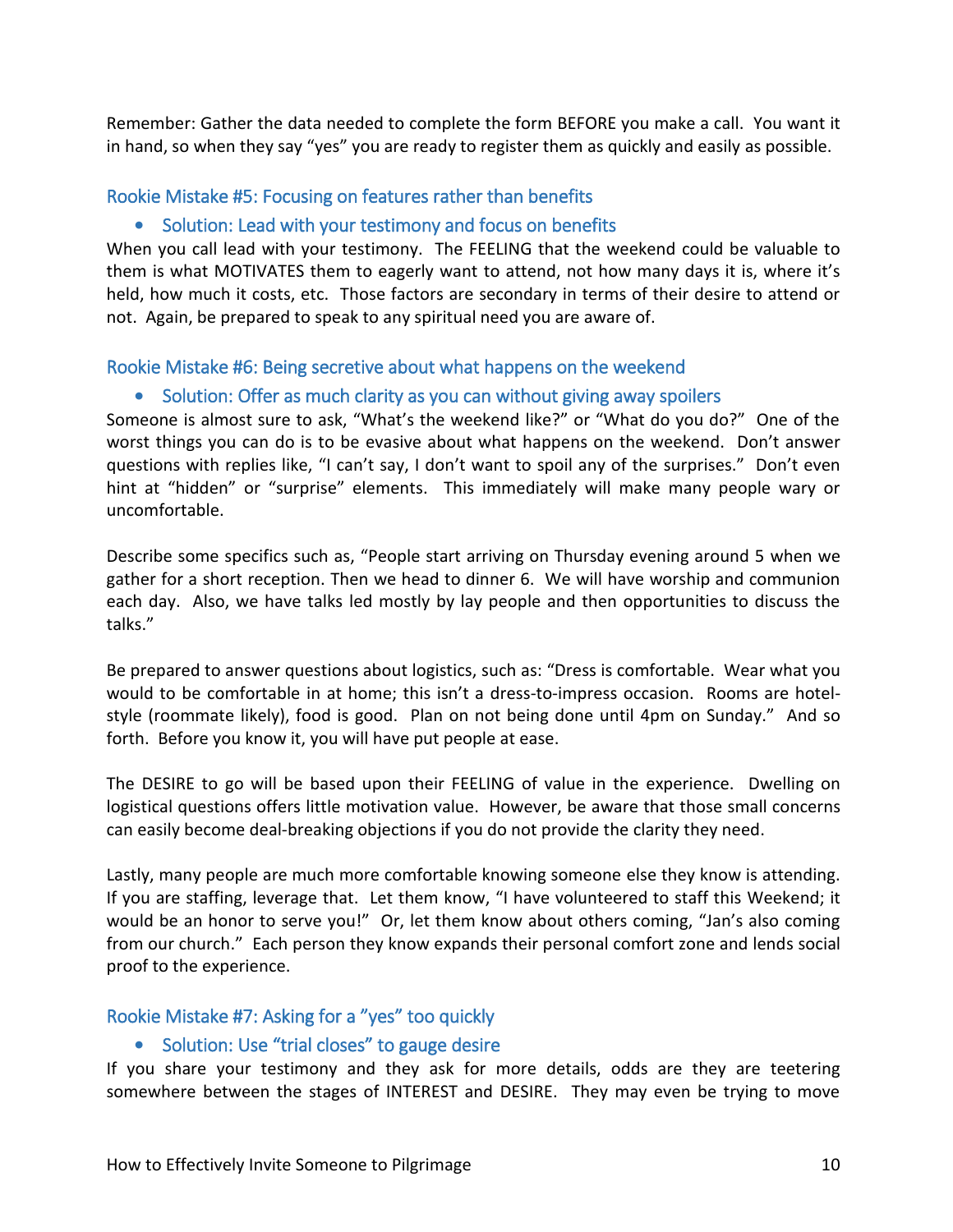from DESIRE to ACTION. When most of those questions are answered, then it is time to test their readiness to say "yes." Ask questions such as:

- How does it sound so far?
- Would your husband/wife like to join you?
- I have most of the form filled out; shall we reserve your spot?

NOTE: If they would love to go, but have a conflict with the dates; be prepared to sign them up for the next one right then. Say, "That's not a problem the next one is each go ahead and register you now. If something comes up, canceling is not a problem, but it would be better to secure your spot, so you don't miss out."

#### Rookie Mistake #8: Not pursuing additional leads

#### • Solution: Ask, "Is there anyone you've thought about going with you?"

This one line can literally multiply your recruiting efforts. If the prospective Pilgrim thinks of others, offer to call them and facilitate their registration. The more people who go, the more other people will want to go.

#### Rookie Mistake #9: Giving up after someone says "no"

#### • Solution: Regard "no" as "not now."

People say "no" for many reasons. Research has shown that people have to hear about something seven times before acting on it. Those stages of readiness are a real and unavoidable reality.

Your prospective Pilgrims may need the offer many times before they recognize the value and feel the desire to go. That's okay. This need for repetition is just human nature. That said, if you practice the techniques shared in this guide, you will likely dramatically cut the need for multiple contacts.

The other factor at play (over which you have no control) is the person's spiritual need. People will go when the pain of their need intersects with the possibility of relief on a weekend and NOT before.

One study showed that 99% of first-time guests in worship had a precipitant event within two months before their first visit. In other words, they had a death, job change, move, birth of a child, trauma, or some other major change. Those precipitant events put them in a mode of seeking a deeper connection with God. In another study 100% had a precipitant event.

The bottom line of this is God's good timing isn't always our timing. God will call someone on a weekend when the need is there. Our job is to keep our ears and eyes open to see those needs, so that God can use us to extend invitations when the time is right.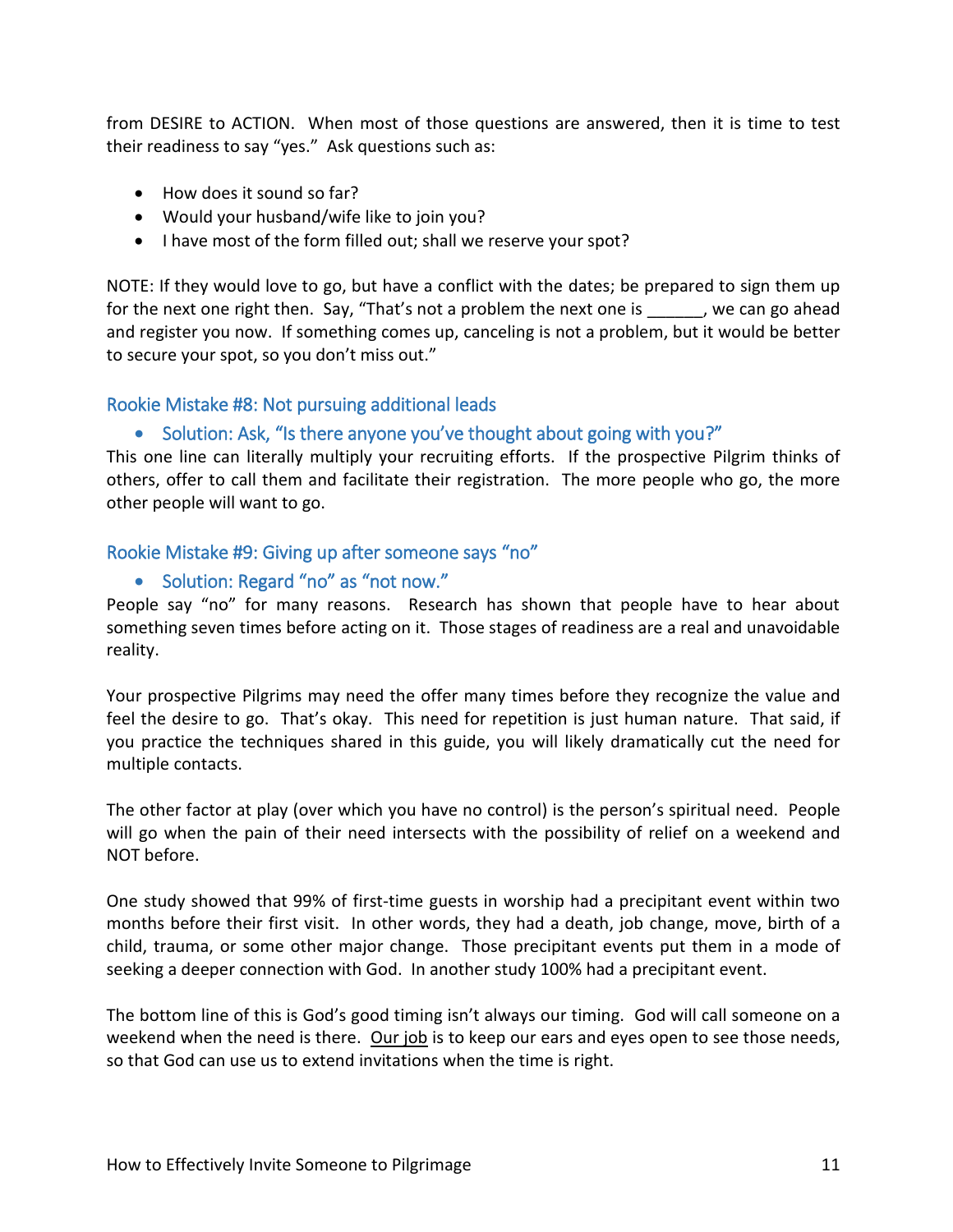Don't give up. Some people are invited for years before saying "yes." The weekend can be life changing so don't stop inviting.

# Making it Happen

All the plans and intentions in the world mean nothing if you don't execute. On the following three pages is an annotated check list to help you immediately act. Start those action steps now or set an appointment on your calendar with yourself to do so later. What gets scheduled gets done. What is intended gets delayed.

For further encouragement or consultation, feel free to contact:

Dwight Nichols **Rev. John Arnold** 214-415-9140 903-908-5489

dwightnichols@tx.rr.com in the interesting policies of interesting in the interesting of the interesting of the i

May you and your efforts be blessed and fruitful!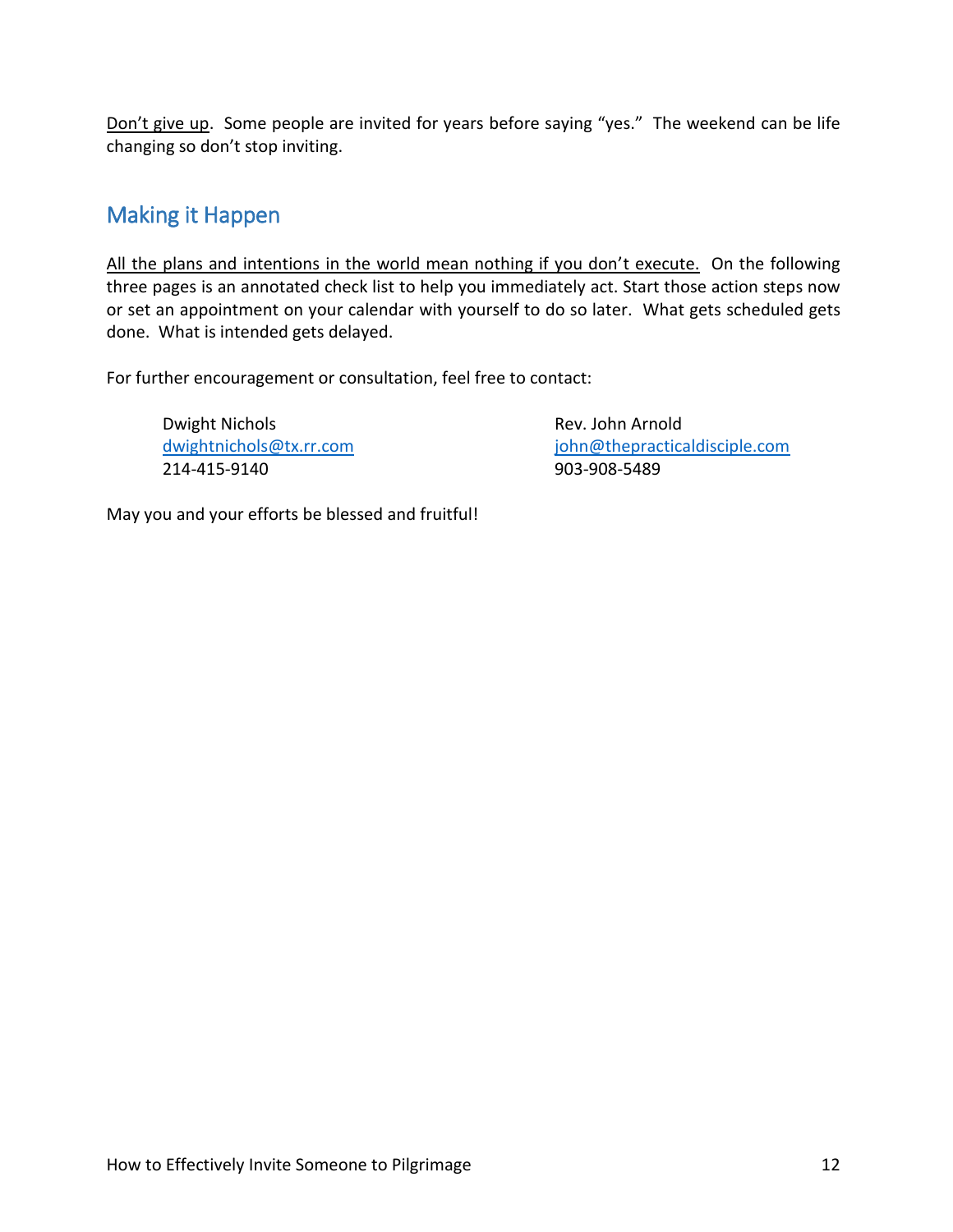# EXECUTION CHECKLIST

#### 1: Get the "Scatter-Shooting Methods" covered

It was mentioned earlier that none of the measures of bulletin inserts, brochures, newsletter articles, etc. will get someone to register, BUT they do play a critical role by smoothing the way for you to invite. They can handle a lot of the information/awareness elements of helping someone toward attending a weekend.

Here are a few basics that you should make sure are covered in your church:

- $\Box$  Calendars (church and, perhaps, Presbytery: make sure the next TWO Weekends are on those calendars)
- $\Box$  Assure presence on Church website (under the Adult Discipleship tab? NOT under Retreats)
- $\square$  Provide online registration for either of the next TWO Weekends
- $\Box$  Place brochures and registration forms in church and keep them replenished
- $\Box$  Include Pilgrimage in church announcements periodically
- $\Box$  Include an article about Pilgrimage in church newsletters two months prior to the weekend
- $\Box$  Have recent participants share their experiences, including in worship

Check off any or all of these you can and regularly revisit them, at least once a quarter.

#### Step 2: Complete your prospect list if you haven't already. (See Exercise #1)

- $\Box$  Complete your prospect list, noting possible spiritual needs and feelings of the prospect.
- $\Box$  Optional: Share list with a renewal group or your church's 4th Day, in person or perhaps using a tool like Google Documents.

#### Step 3: Prepare to share your testimonial. (See Exercise #2)

- $\Box$  Answer the testimonial questions so you can share your story conversationally.
- $\Box$  Optional: Practice with your renewal group or another member of the 4<sup>th</sup>? Day.

#### Step 4: Decide when you will speak to prospective Pilgrims

Complete the following sentence for each prospective Pilgrim and place a reminder on your calendar or in your phone. Place a check in the check box once you have contacted each one.

 I will ask \_\_\_\_\_\_\_\_\_\_\_\_\_\_\_\_\_\_\_\_\_\_\_ on \_\_\_\_\_\_\_\_\_\_\_ when I call or visit with her/him. (Name) (Date)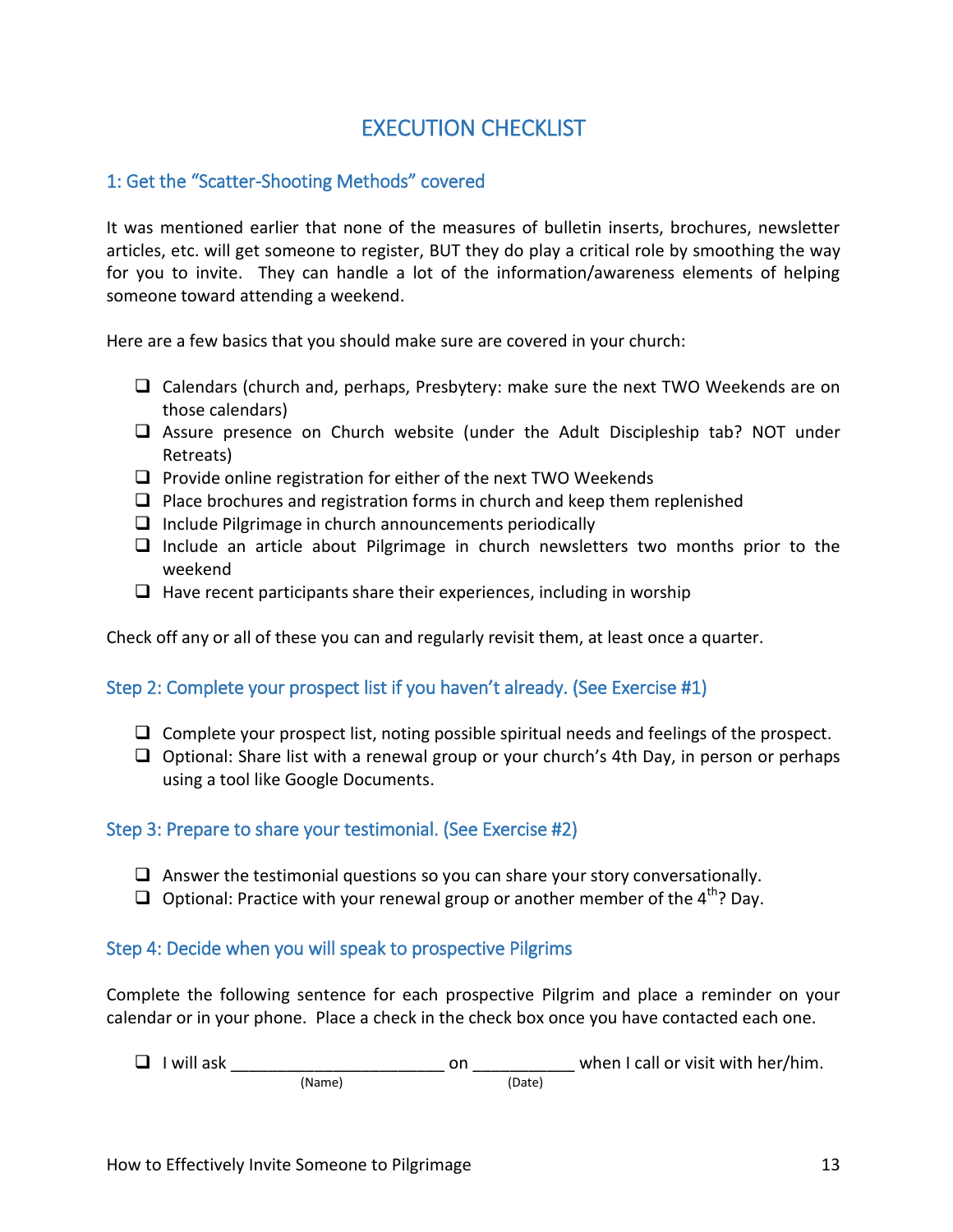

#### Step 5: Gather data for the first prospective member you are going to contact.

- $\Box$  Pray for the person you will invite and ask for God's guidance.
- Gather the information needed to complete the registration form for each person you plan to invite.

Step 6: Review your progress.

Decide when you will follow-up with yourself. For example,

- I will review my progress every Sunday before church.
- I will review my progress when I meet with my renewal group.
- $\bullet$  I will review my progress every two weeks.

Optional: You can dramatically increase your chances for successfully following through by reviewing your progress with your renewal group or another member of the 4th Day. Accountability is essential for sustained progress.

| $\Box$ I plan to review my progress |                    |  |
|-------------------------------------|--------------------|--|
|                                     | (interval or date) |  |

 $\Box$  Optional: I will review my progress with  $\Box$ 

(accountability partner)

#### **A word about what to do as a review….**

Your review doesn't need to be complicated. It can be as simple as considering these three questions:

- What did I last do to invite this person?
- What worked well?
- What could I have done better?
- What should I do next and when?
- Other observations?